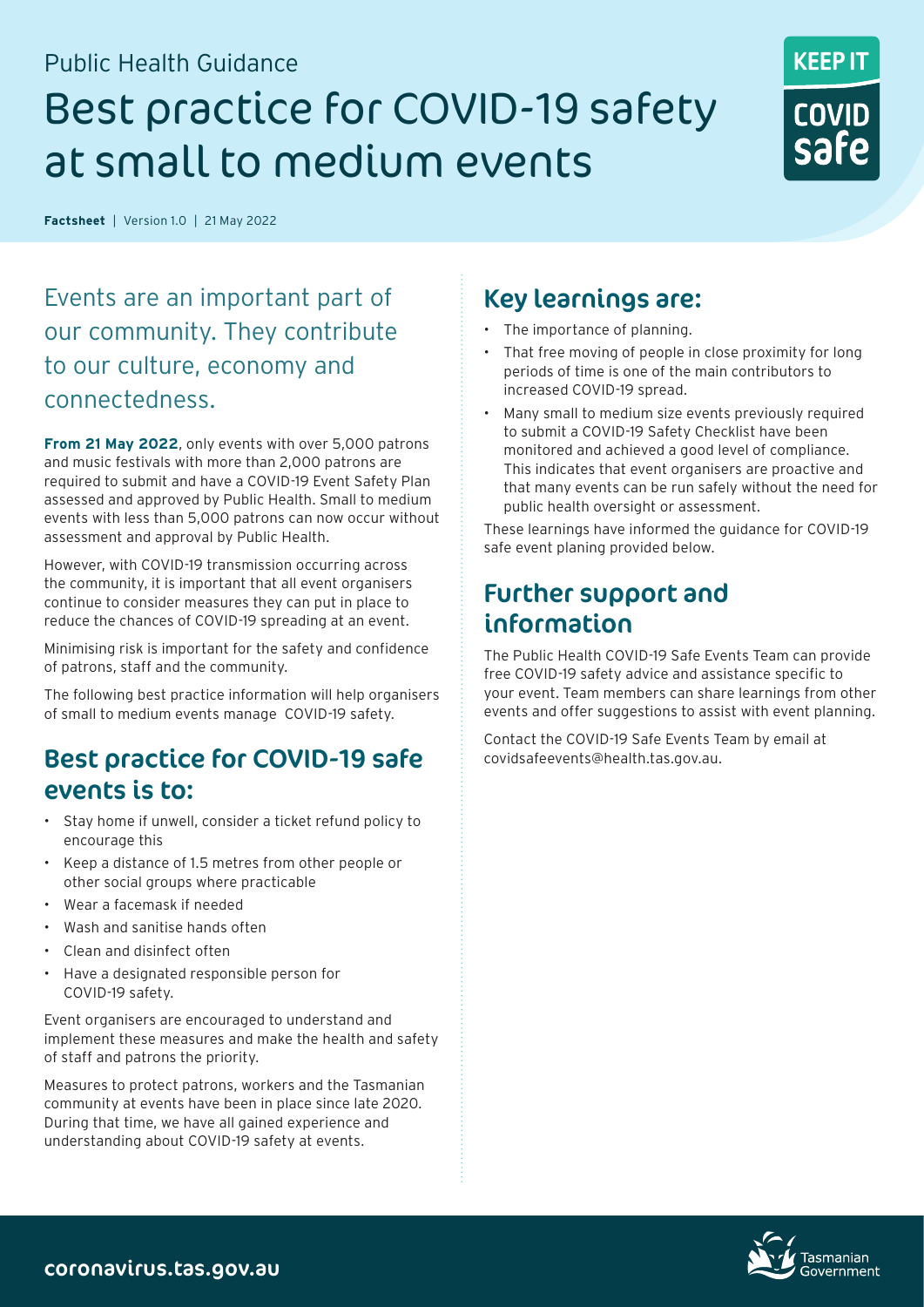# keep it COVID safe.

#### **Communication and messaging**

| <b>KEY ACTIONS</b>                | <b>WAYS TO REDUCE RISK</b>                                                                                                                                                                                                                                                                                                                                                                                                                                                                                                                                                                                                                                                                                                                                                                                                                                                                                                                        |
|-----------------------------------|---------------------------------------------------------------------------------------------------------------------------------------------------------------------------------------------------------------------------------------------------------------------------------------------------------------------------------------------------------------------------------------------------------------------------------------------------------------------------------------------------------------------------------------------------------------------------------------------------------------------------------------------------------------------------------------------------------------------------------------------------------------------------------------------------------------------------------------------------------------------------------------------------------------------------------------------------|
| COVID-19 safe<br>messages         | Messages for patrons are:<br>Stay home if you are unwell or are required to isolate.<br>If you become unwell at the event, please put on a face mask and leave the event<br>$\bullet$<br>immediately.<br>Keep a distance of 1.5 metres from other people or social groups where practicable.<br>$\bullet$<br>Wash and sanitise your hands regularly.<br>$\bullet$<br>• Wear a facemask if you develop symptoms during the event, when you cannot keep distance<br>from others and if you are at risk of severe illness from COVID-19.                                                                                                                                                                                                                                                                                                                                                                                                             |
| Communication<br>before the event | Provide information to patrons before the event about the COVID-19 safe behaviours you<br>expect patrons to follow. For example, add information to your website, social media pages,<br>advertisements and/or tickets.<br>For more information visit Keep it COVID safe resources on the coronavirus website.                                                                                                                                                                                                                                                                                                                                                                                                                                                                                                                                                                                                                                    |
| Communication<br>during the event | Positive and regular messaging during the event can help patrons to follow COVID-19 safe<br>behaviours. Messages can be targeted to an audience and may be pre-scripted, pre-recorded or<br>reactive to situations as needed.<br>What works well:<br>• Signage that is clear, large in size (A3 or larger), waterproof and displayed in prominent<br>locations such as the entry, food, bar and focal areas.<br>Signage that begins in the car park - that helps to set the expectations from the start.<br>$\bullet$<br>• Active, friendly event staff or volunteers who can interact with patrons at entry points or<br>where queuing is likely.<br>Reminders over your sound system by your MC or another person; performers are often<br>$\bullet$<br>influential in delivering safety messages.<br>Large screens located where most patrons can view them, this is particularly useful at sport<br>$\bullet$<br>stadiums and music concerts. |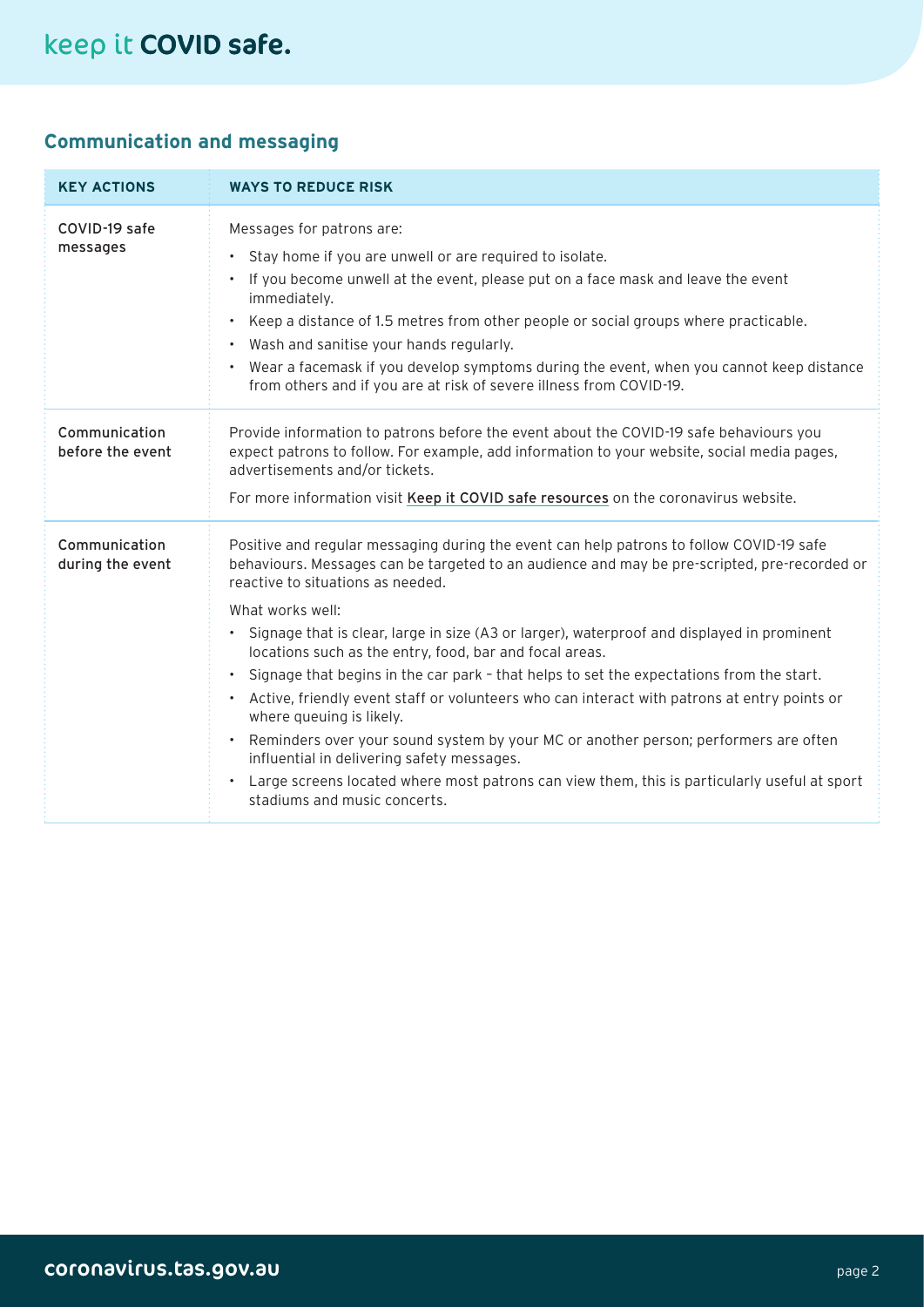#### **Managing patrons**

| <b>KEY ACTIONS</b>               | <b>WAYS TO REDUCE RISK</b>                                                                                                                                                                                                                                                                                                                                                                                                     |
|----------------------------------|--------------------------------------------------------------------------------------------------------------------------------------------------------------------------------------------------------------------------------------------------------------------------------------------------------------------------------------------------------------------------------------------------------------------------------|
| Use of facemasks                 | Facemasks should be encouraged in situations where patrons cannot physically distance and by<br>any person that develops symptoms during the event. Encouraging use of face masks is also a<br>reminder to patrons that the event organiser takes COVID-19 safety seriously.                                                                                                                                                   |
|                                  | Have a supply of face masks available should patrons require them.<br>٠<br>• Consider facemask policies for staff, particularly those in customer-facing roles and for those<br>that are likely to be interacting with vulnerable members of the community.<br>Promote and support use of facemaks in pre-event messaging.<br>٠                                                                                                |
| High risk activities             | Understand and manage activities that may impact on a person's ability to keep physical<br>distance. Dancing and alcohol consumption are key risk factors. Consider reducing the duration<br>of the event or serve alcohol for shorter periods of time.                                                                                                                                                                        |
|                                  | Camping at events increases COVID-19 risk as patrons are likely to share living, food preparation<br>and sanitary facilities for extended periods of time. Event camping works well where there is<br>space to spread out. Providing security or designated staff to monitor and encourage COVID-19<br>safe practices is also helpful. For more information refer to the Guidance Note for COVID-19<br>safe camping at events. |
| Maintaining<br>physical distance | The more space between people, the harder it is for viruses to spread. However, the denser a<br>crowd, the harder it is for people to maintain a physical distance from each other.                                                                                                                                                                                                                                            |
|                                  | It is highly recommended to maintain a distance of at least 1.5 metres from other people or<br>social groups.                                                                                                                                                                                                                                                                                                                  |
|                                  | Ways to help people maintain physical distance are:                                                                                                                                                                                                                                                                                                                                                                            |
|                                  | • Use clear visual markings such as posters, ground markings or barriers to guide people<br>where to stand and what direction to travel in.                                                                                                                                                                                                                                                                                    |
|                                  | Consider the layout of entry and exit points, walkways, toilets, food and drink and bag<br>$\bullet$<br>checking areas.                                                                                                                                                                                                                                                                                                        |
|                                  | Provide verbal reminders over the sound system.<br>$\bullet$<br>Use visual reminders displayed on big screens or posters.                                                                                                                                                                                                                                                                                                      |
|                                  | Have staff or volunteers designated to monitor patron COVID-19 safe behaviour.                                                                                                                                                                                                                                                                                                                                                 |
| Queuing and                      | • Use multiple entry lanes and exit points.                                                                                                                                                                                                                                                                                                                                                                                    |
| congestion                       | Provide space for queuing so that walkways are not blocked.                                                                                                                                                                                                                                                                                                                                                                    |
|                                  | Install temporary fencing or crowd control barriers to enable a snake-like formation.                                                                                                                                                                                                                                                                                                                                          |
|                                  | Install directional signage or ground markers such as arrows on the ground or other areas.                                                                                                                                                                                                                                                                                                                                     |
|                                  | Stagger entry and/or departure times.<br>Add additional stallholders or vendors to encourage people to spread out across the                                                                                                                                                                                                                                                                                                   |
|                                  | grounds.                                                                                                                                                                                                                                                                                                                                                                                                                       |
|                                  | Have staff or volunteers designated to monitor patron COVID-19 safe behaviour.<br>$\bullet$                                                                                                                                                                                                                                                                                                                                    |
|                                  | Examples of activities where queuing and congestion are more likely and may need to be<br>managed differently include:                                                                                                                                                                                                                                                                                                         |
|                                  | popular children activities such as face painting and competitions                                                                                                                                                                                                                                                                                                                                                             |
|                                  | food, drink and merchandise vendors<br>time-limited and scheduled displays and events such as competitions, races, fireworks and                                                                                                                                                                                                                                                                                               |
|                                  | woodchopping                                                                                                                                                                                                                                                                                                                                                                                                                   |
|                                  | sideshow carnivals and other interactive activities                                                                                                                                                                                                                                                                                                                                                                            |
|                                  |                                                                                                                                                                                                                                                                                                                                                                                                                                |
|                                  | races that draw crowds to a trackside or focus area<br>bonfires, stages and dance party tents.                                                                                                                                                                                                                                                                                                                                 |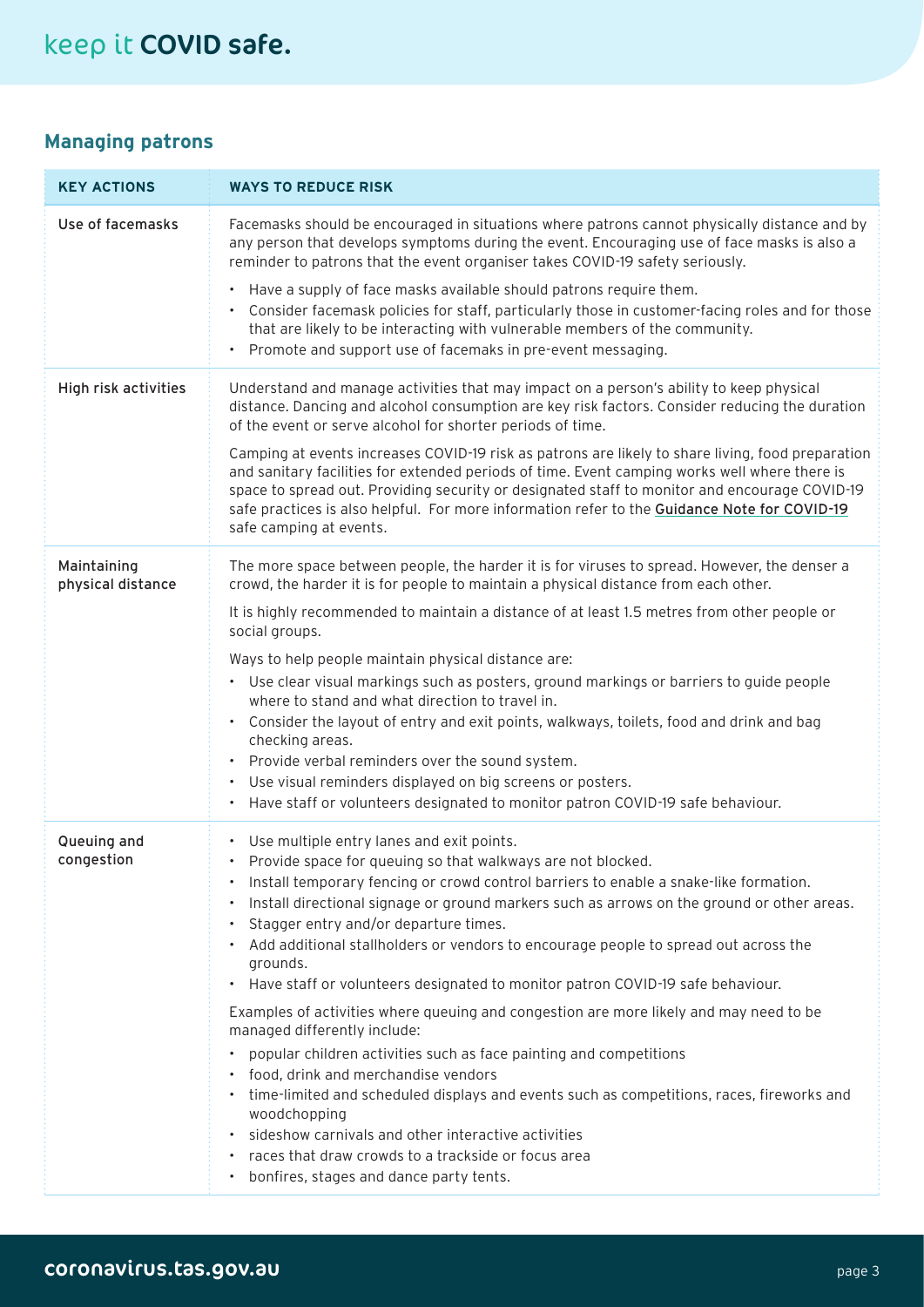#### **Managing patrons (cont)**

| <b>KEY ACTIONS</b>      | <b>WAYS TO REDUCE RISK</b>                                                                                                                                                                                                                                                                                                                                                                                                                                                                                                                                                                                                                                                                                                                                                                                                                                             |
|-------------------------|------------------------------------------------------------------------------------------------------------------------------------------------------------------------------------------------------------------------------------------------------------------------------------------------------------------------------------------------------------------------------------------------------------------------------------------------------------------------------------------------------------------------------------------------------------------------------------------------------------------------------------------------------------------------------------------------------------------------------------------------------------------------------------------------------------------------------------------------------------------------|
| Reduce<br>over-crowding | Ensure there is adequate space within a venue to provide patrons with choices about where to<br>go to maintain physical distance.                                                                                                                                                                                                                                                                                                                                                                                                                                                                                                                                                                                                                                                                                                                                      |
|                         | Local council requirements for capacity of outdoor areas and indoor building occupancy limits<br>may also apply to the venue.                                                                                                                                                                                                                                                                                                                                                                                                                                                                                                                                                                                                                                                                                                                                          |
|                         | Ways to minimise the potential for large numbers of people in the one space at a time:<br>• Use a ticketing system so you know how many patrons will attend.<br>• Use patron counting apps or manual clickers.<br>• Use zones to reduce mixing.<br>• Provide session times or 'one-in one-out' attendance management.<br>Install signage stating the maximum number of people that can be in an area; this helps<br>$\bullet$<br>patrons self-regulate and works well in small areas where it is easy to do a head count.<br>• Encourage patrons to be seated; remind patrons to bring their own chair or rug, or<br>provide seating.<br>Remind patrons to stay within allocated seats or spaces.<br>$\bullet$<br>Move the event outdoors or partly outdoors.<br>$\bullet$<br>• For grandstand bleacher style seating, plan to have no more than two people per linear |
|                         | metre ie 50 centimetres per seat base.<br>Designate areas for smoking - ensure these comply with tobacco control requirements and<br>do not cross over with toilet and food vendor areas.<br>Designate areas for dancing to ensure there is sufficient space or have a cap on the number<br>$\bullet$<br>of people in a dancing area.<br>Have a VIP section in front of the stage; these areas generally provide patrons with space to<br>$\bullet$<br>spread out and may minimise crowding near a stage.<br>Have staff or volunteers designated to monitor patron COVID-19 safe behaviour.<br>$\bullet$                                                                                                                                                                                                                                                               |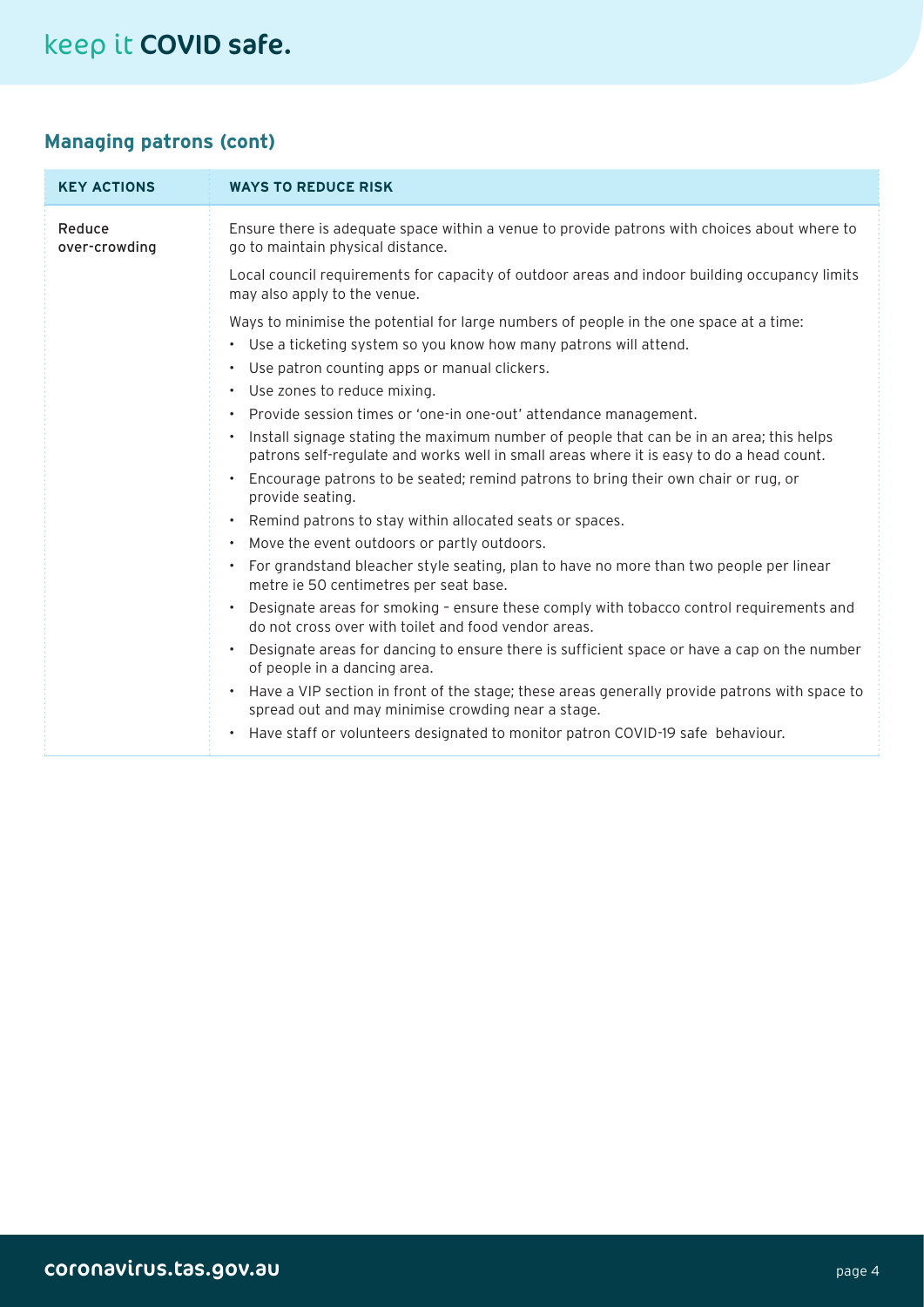#### **Cleaning and hygiene**

| <b>KEY ACTIONS</b> | <b>WAYS TO REDUCE RISK</b>                                                                                                                                                                                                     |
|--------------------|--------------------------------------------------------------------------------------------------------------------------------------------------------------------------------------------------------------------------------|
| Hand hygiene       | A strong defence against viruses is for people to wash or sanitise their hands regularly and to<br>cover their mouth and nose when coughing and/or sneezing.                                                                   |
|                    | Ways to support staff, volunteers and patrons to maintain good personal hygiene:                                                                                                                                               |
|                    | • Provide hygiene stations with alcohol-based hand sanitiser around the event site and at<br>entrances.                                                                                                                        |
|                    | Ensure toilets are working and bathrooms have running water for hand basins, liquid soap,<br>$\bullet$<br>disposable hand towels or dryers.                                                                                    |
|                    | • Ensure hygiene stations and bathrooms/toilets are checked regularly and restocked routinely<br>at a frequency that is appropriate for the crowd size.                                                                        |
|                    | Factor patron usage and alcohol consumption into the number, location and cleaning<br>of bathrooms, toilets and hand washing facilities. Local councils can provide further<br>information on the number of faiclities needed. |
|                    | Display signs or posters in prominent locations that show good hygiene and hand washing<br>practices.                                                                                                                          |
|                    | • Encourage cashless events.                                                                                                                                                                                                   |
| Venue cleaning     | Appropriate and regular cleaning to remove viruses from surfaces is important to prevent<br>disease transmission.                                                                                                              |
|                    | Ways to ensure venue hygiene:                                                                                                                                                                                                  |
|                    | • Have cleaning measures in place before, during and after the event.                                                                                                                                                          |
|                    | · Focus on high touch surfaces such as door handles, chairs, tables, food and drink facilities,<br>EFTPOS machines, rubbish bin lids and bathrooms.                                                                            |
|                    | Use products approved by the Therapeutic Goods Adminstration.<br>$\bullet$                                                                                                                                                     |
|                    | Ensure cleaners are trained or suitably qualified to carry out cleaning and disinfection tasks.<br>$\bullet$                                                                                                                   |
|                    | • Have a cleaning schedule that details cleaning and disinfection methods, areas to clean, the<br>frequency and responsible person/s.                                                                                          |
|                    | Consider using a professional or contracted cleaner or dedicated staff.                                                                                                                                                        |
|                    | • If you have multiple session times at the event, ensure there is sufficient time between<br>sessions for appropriate cleaning to occur.                                                                                      |
|                    | Cleaning tips for workplaces can be found at Safe Work Australia: Cleaning   Safe Work<br>Australia (swa.gov.au)                                                                                                               |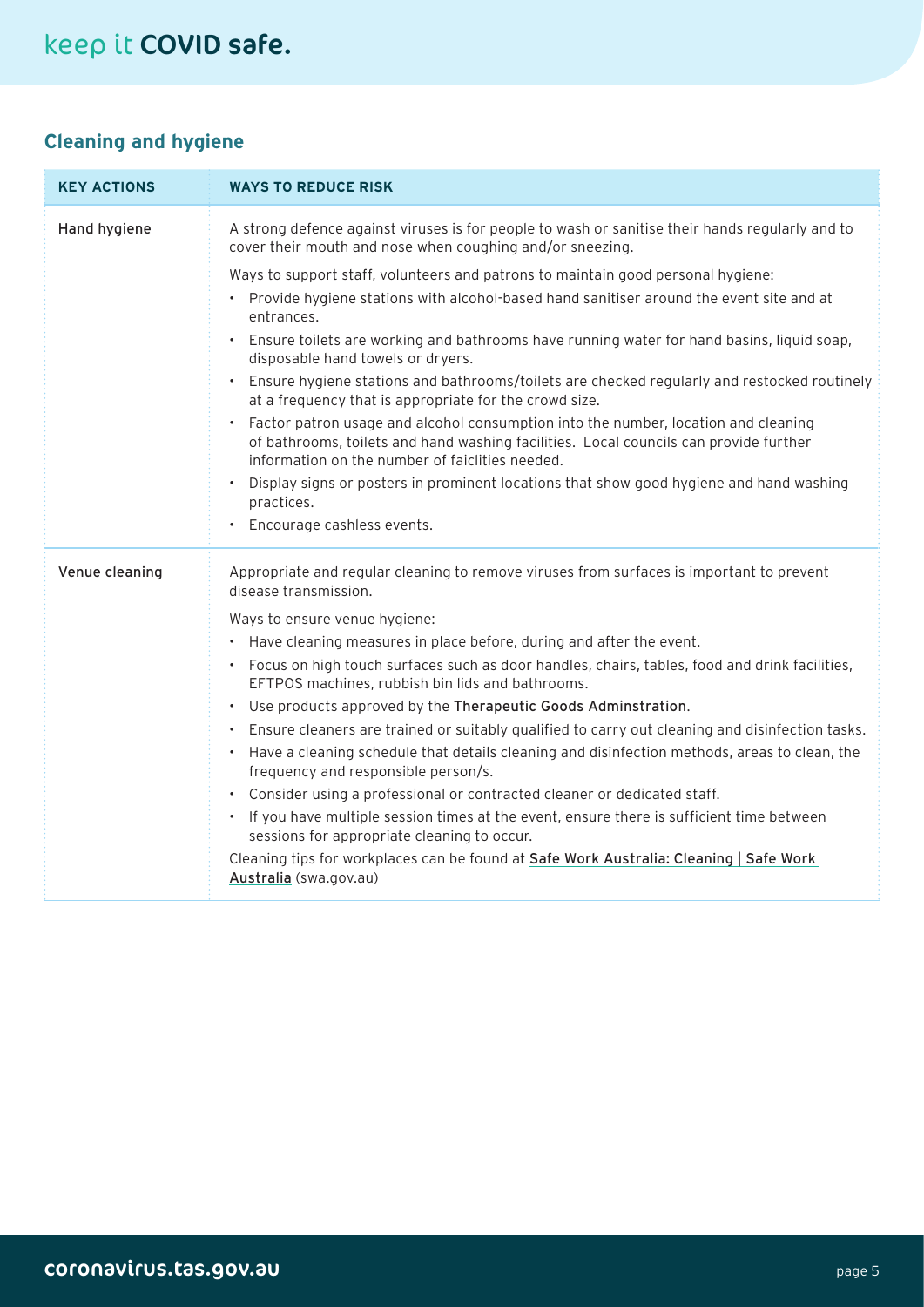# keep it COVID safe.

#### **Workers and volunteers**

| <b>KEY ACTIONS</b>    | <b>WAYS TO REDUCE RISK</b>                                                                                                                                                                                                                                                                                                                                                                                                                                                                                                                                                                            |
|-----------------------|-------------------------------------------------------------------------------------------------------------------------------------------------------------------------------------------------------------------------------------------------------------------------------------------------------------------------------------------------------------------------------------------------------------------------------------------------------------------------------------------------------------------------------------------------------------------------------------------------------|
| Responsible<br>person | Designate a person to be responsible for COVID-19 safety before, during and after the event and<br>to be a contact person if any issues arise.                                                                                                                                                                                                                                                                                                                                                                                                                                                        |
| COVID-19 Marshal      | The role of a COVID-19 Marshal is to support event organisers to implement COVID-19 safety at<br>an event.<br>The person does not need to be referred to as a marshal, this is just a term that is commonly<br>known to the public.<br>A marshal should be visible, easily identifiable, appropriately trained and over the age of<br>18 years.<br>The types of things a marshal can help with include monitoring for unwell people, the availability<br>and use of hand sanitiser and/or soap, cleaning logs, physical distancing, overcrowding and high<br>risk activities.                         |
| Training              | Staff, volunteers and COVID-19 marshals that are briefed on how COVID-19 safety will be<br>managed at the event will be more likely to deliver it effectively.<br>Have contingency plans in place if a key person becomes unwell or if there is a staff shortage.<br>Ensure staff and volunteers:<br>know what to do if patrons are non-compliant or who to report issues to, such as the<br>$\bullet$<br>responsible person or event organiser.<br>are made aware if other event staff, contractors, performers, or vendors become COVID-19<br>$\bullet$<br>cases before, during or after the event. |